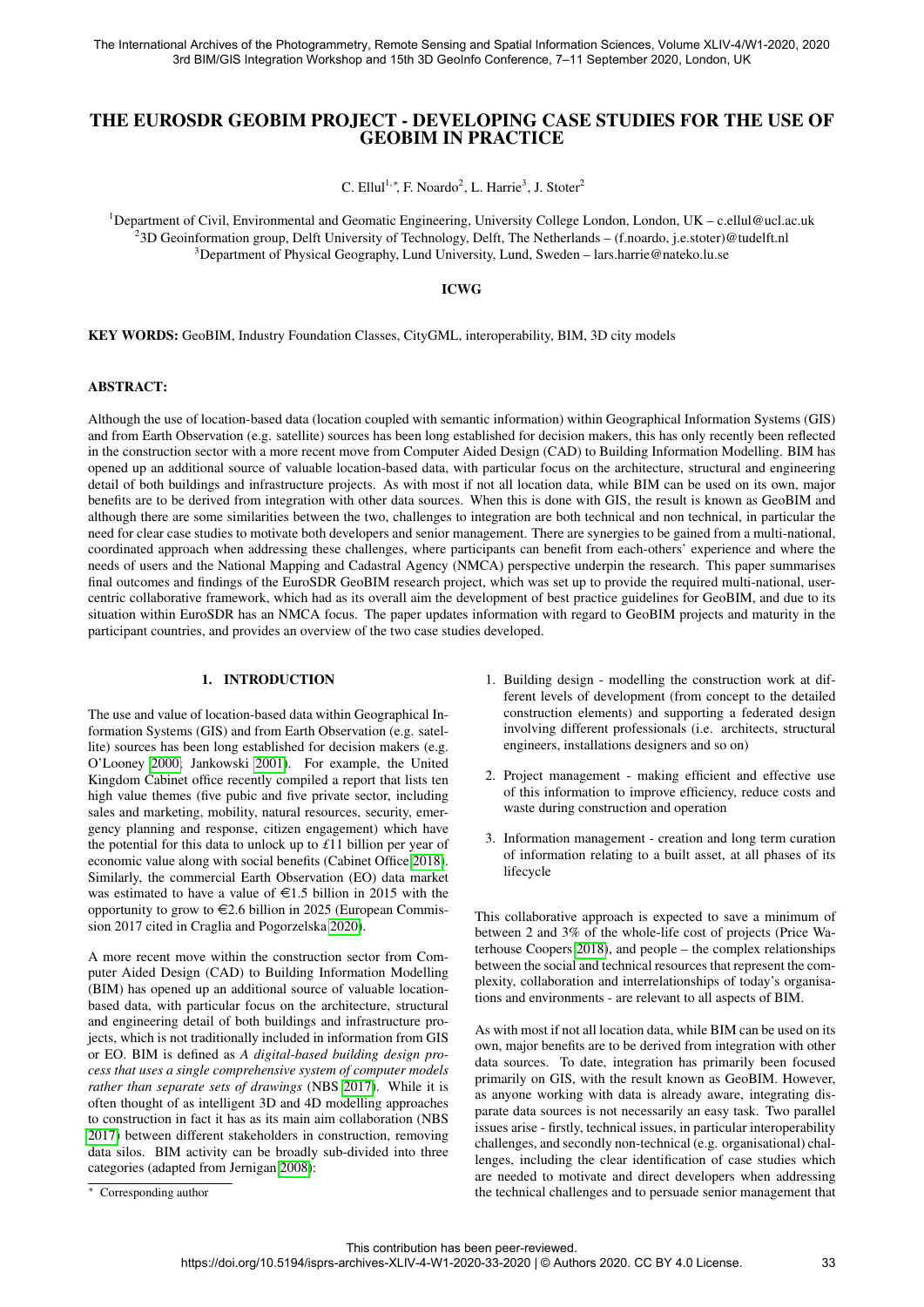investing time in this integration task is beneficial for their organisation.

While a number of research projects are addressing these challenges (e.g. the ISO/TC 59/ SC13 and ISO/TC211 working group on Interoperability between GIS and BIM, the Open Geospatial Consortium and buildingSMART International project on Built Environment Data Standards and their integration<sup>[1](#page-1-0)</sup>), these are mainly standards focused. There are therefore synergies to be gained from a multi-national, coordinated approach, where participants can benefit from each-others' experience and where the needs of users and the NMCA perspective underpin the research.

This paper summarises final outcomes and findings of the EuroSDR GeoBIM research project, which was set up to provide the required multi-national, user-centric collaborative framework, which had as its overall aim the development of best practice guidelines for GeoBIM, and due to its situation within EuroSDR the project has an National Mapping and Cadastral Agency (NMCA) focus (see Section [2\)](#page-1-1). Previous outputs of the project have been published in Noardo, Ellul, Harrie, Devys et al. [\(2019\)](#page-6-5) and Noardo, Ellul, Harrie, Overland et al. [\(2019\)](#page-7-2) and Ellul et al. [\(2018\)](#page-6-6) and of the related benchmarking activity in Noardo, Arroyo Ohori et al. [\(2019\)](#page-7-3) and Noardo, Biljecki et al. [\(2019\)](#page-7-4) and Noardo, Arroyo Ohori et al. [\(2020\)](#page-6-7). This paper first briefly summarises those outputs and then gives an integrated review of the project, updating information with regard to GeoBIM projects and maturity in the participant countries, and providing an overview of the two case studies developed.

### <span id="page-1-1"></span>2. BACKGROUND -THE EUROSDR GEOBIM PROJECT

EuroSDR is a not-for-profit organisation linking National Mapping and Cadastral Agencies (NMCAs) with Research Institutes and Universities in Europe for the purpose of applied research in spatial data provision, management and delivery<sup>[2](#page-1-2)</sup>. Within the organisation, work is divided into a total of six commissions (Data Acquisition, Modelling and Processing, Updating and Integration, Information Usage, Business Models and Operation, Knowledge Transfer) and activities include the coordination of multinational research activities, workshops, educational events and more.

The GeoBIM project was set up as a collaborative effort to bring together academics and practitioners from 13 countries. With an initial focus on understanding the broad picture (status, maturity levels) of GeoBIM across Europe, the project has subsequently updated this review on an annual basis and also developed two case studies that explore GeoBIM in more depth. A two-faceted approach was taken - firstly regular meetings of the entire team (at approximately 4-6 month intervals) allowed us to capture updates and progress with regard to GeoBIM activities within each of the partner countries. Secondly, two of the academic partners led more in depth case study development activities, with input provided during the meetings but also online through the project.

## 2.1 Collaborators

Collaborators included 13 NMCAs (Danish Geodata Agency, Denmark; Geodetic Institute of Slovenia; Glowny Urzad Geodezji i Kartografii, Poland; Lantmeteriet, Sweden; Institut Cartographic i Geologic de Catalunya; Institut national de l'information geographique et forestiere, France; Kadastre, Netherlands; Kartverket, Norway; National Land Survey of Finland; Ordnance Survey, Ireland; Ordnance Survey, UK; Survey and Mapping Authority, Republic of Slovenia; Swisstopo, Switzerland), one industrial partner (CSTB, France) and five university partners - TU Delft, Netherlands; University College London, UK; Lund University, Sweden; Dublin Institute of Technology, Ireland; University of Ljubljana, Slovenia.

### 2.2 Similarities and Differences

At the outset of the project, the team conducted a review (via a survey of collaborators and also of related literature) of key similarities and differences between geo and BIM, with a view that these would underpin any integration but also help to identify areas where research attention is required. The results are summarised in Table [1](#page-1-3) and Table [2](#page-2-0) (adapted from Ellul et al. [2018\)](#page-6-6).

<span id="page-1-3"></span>

| Similarity                           | Geo        | <b>BIM</b> |
|--------------------------------------|------------|------------|
| Information system combining at-     | <b>Yes</b> | Yes        |
| tributes and geometry                |            |            |
| Model the built environment in 3D    | <b>Yes</b> | <b>Yes</b> |
| Model indoor and outdoor features    | Yes        | Yes        |
| Data can be managed in a database    | <b>Yes</b> | Yes        |
| management system                    |            |            |
| Spatial and non-spatial data editing | <b>Yes</b> | Yes        |
| and management tools provided        |            |            |
| 2D and 3D visualization              | Yes        | Yes        |
| Represent the world as is, but also  |            |            |
| model historic and future repres-    | Yes        | Yes        |
| entations                            |            |            |
| Model at varying scales and detail   | Yes        | Yes        |

Table 1. Geo and BIM Similarities, adapted from Ellul et al. [2018](#page-6-6)

### <span id="page-1-4"></span>2.3 Opportunities and Challenges for GeoBIM

Given the user-centric focus of the EuroSDR GeoBIM project, an important element of previous work identified opportunities and challenges as perceived by the NMCAs - both technical and non-technical. As part of a survey, collaborators were asked to identify both, with particular focus on those relating to NMCAs.

As noted in Ellul et al. [\(2018\)](#page-6-6) opportunities for GeoBIM include topographic mapping, cadastral systems, property valuation, highways management, statistics, building permits, urban planning, planning regulations, environmental planning, natural capital, infrastructure management, transport planning. Of these, building permits, urban planning, planning regulations relate to planning/permitting processes and NMCAs were particularly interested in the opportunity of enhancing their 3D city model offering with information from BIM, as well as options to provide their data as input into the planning process. A second grouping is given by infrastructure management and highways management to asset management. These groupings were selected as case studies for further development.

Challenges identified include (Ellul et al. [2018\)](#page-6-6) a lack of knowledge and expertise on what GeoBIM is, BIM data coverage is lacking, the lack of articulation of role and services of an NMCA with regards to BIM and GeoBIM, different conceptual models, lack of skills within the construction field, lack of software, cost of model creation and lack of investment.

While the technical challenges are being addressed through research (within this group and elsewhere), ideas and approaches

<span id="page-1-0"></span> $^{\rm l}$ [https://www.buildingsmart.org/buildingsmart-](https://www.buildingsmart.org/buildingsmart-international-bsi-and-open-geospatial-consortium-ogc-release-bim-and-gis-integration-paper/)

[international-bsi-and-open-geospatial-consortium](https://www.buildingsmart.org/buildingsmart-international-bsi-and-open-geospatial-consortium-ogc-release-bim-and-gis-integration-paper/)[ogc-release-bim-and-gis-integration-paper/](https://www.buildingsmart.org/buildingsmart-international-bsi-and-open-geospatial-consortium-ogc-release-bim-and-gis-integration-paper/), Accessed 5th May 2020

<span id="page-1-2"></span><sup>2</sup> <http://eurosdr.net/>, Accessed 5th May 2020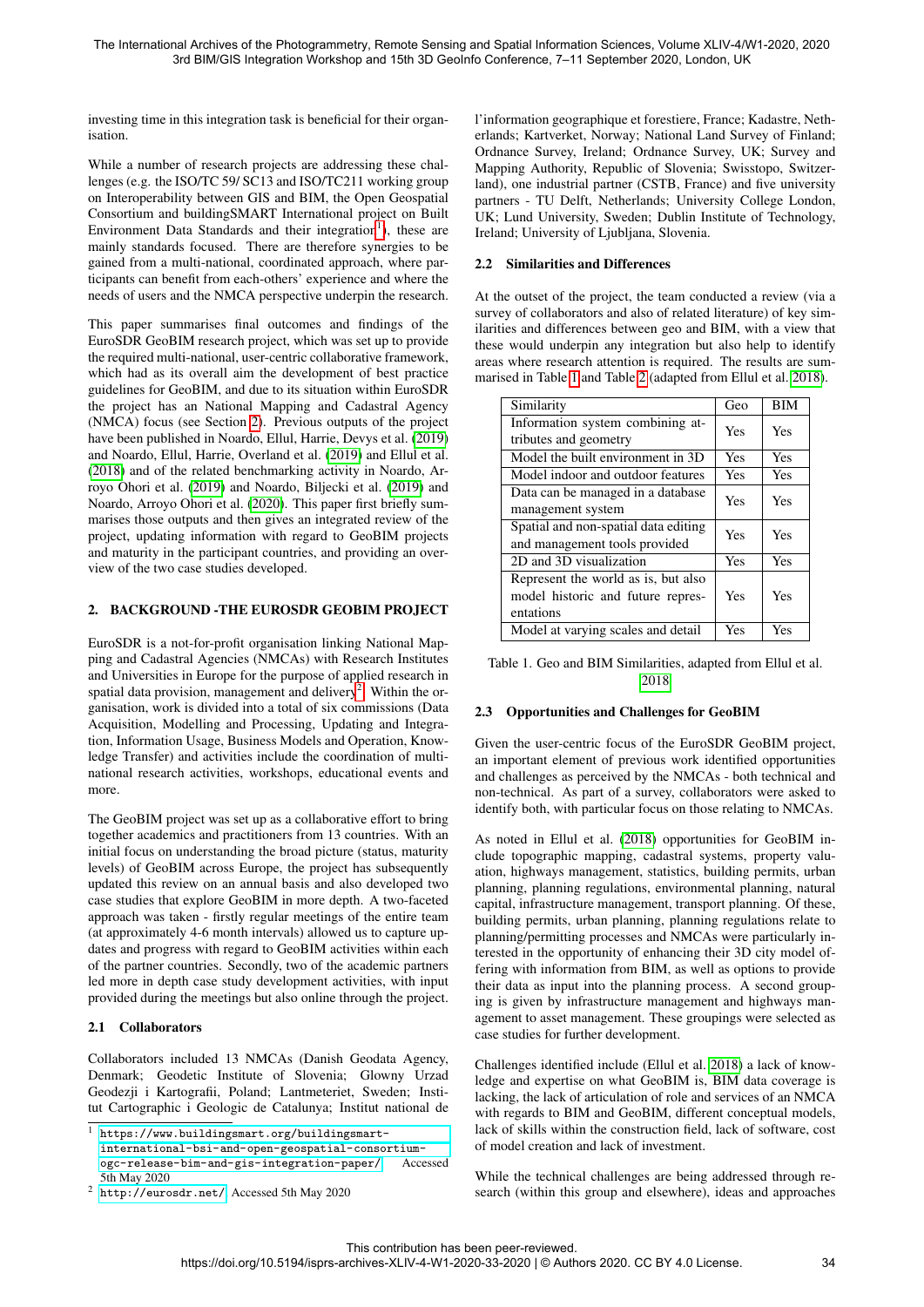<span id="page-2-0"></span>

| Topic                            | Geo                                                                                                                                                       | <b>BIM</b>                                                                                                                                                      |
|----------------------------------|-----------------------------------------------------------------------------------------------------------------------------------------------------------|-----------------------------------------------------------------------------------------------------------------------------------------------------------------|
| Features<br>and<br>attributes    | Any spatial fea-<br>ture, any attrib-<br>utes but main fo-<br>cus on land and<br>cities                                                                   | Focus on features<br>of interest to con-<br>struction                                                                                                           |
| Data<br>manage-<br>ment          | Focus on data<br>flows within<br>Spatial<br>Data<br>Infrastructure<br>(data quality,<br>validation, re-<br>sponsibilities),<br>databases, data<br>sharing | Data manage-<br>ment for project<br>sites/ Focus on<br>data function-<br>alities in native<br>software, file-<br>based storage<br>with collabora-<br>tion tools |
| Key play-<br>ers                 | Government<br>dominated                                                                                                                                   | Industry domin-<br>ated                                                                                                                                         |
| Open<br>data                     | Open<br>data/sharing<br>data is seen as<br>public good                                                                                                    | Sharing data<br>complex; bene-<br>fits for<br>sharing<br>are not always<br>clear                                                                                |
| Geometric<br>represent-<br>ation | is<br>Geometry<br>measured (B-<br>Rep)                                                                                                                    | Geometry is de-<br>signed (paramet-<br>rized)                                                                                                                   |
| Geo-<br>referencing              | National, inter-<br>national                                                                                                                              | Local                                                                                                                                                           |

Table 2. Geo and BIM Differences, adapted from Ellul et al. [2018](#page-6-6)

for addressing other challenges were proposed during a workshop held in Amsterdam in December 2019. Four key suggestions emerged from the workshop Noardo, Arroyo Ohori et al. [2020](#page-6-7) - the need for interdisciplinary education relating to GeoBIM, the need for software and data to support GeoBIM activities, the need for more fully costed working case studies for GeoBIM and the need for a legal framework within which to request, for example, BIM for new buildings.

## 3. METHODOLOGY - MATURITY LEVELS

At the outset of the project in early 2018, each participant country was asked to complete a survey to give an overview of any GeoBIM related activity within their organisation (i.e. NMCA) or at national level. The results of this survey are published in Ellul et al. [\(2018\)](#page-6-6), and also include an initial estimate of the level of GeoBIM maturity within each country. At each subsequent meeting, participants were asked to update the project on any new or ongoing initiatives. Additionally, to explore potential change over time, participants were once again asked to rate GeoBIM maturity within their country as input to this paper.

## 4. METHODOLOGY - CASE STUDY DEVELOPMENT

Initial project meetings and research Ellul et al. [2018](#page-6-6) highlighted the need for more in depth case study development to help explore and convey the opportunities offered by GeoBIM integration to NMCAs and beyond. Based on their popularity in initial surveys, two studies were selected - planning/permits and asset management. It was also realised that due to the different levels of background knowledge and interest relating to these case studies within the team, different approaches were required.

The planning/permits study therefore developed as a multinational collaborative study which was able to align with related municipal and national initiatives in the Netherlands, Sweden and Norway, to develop a multi-national planning permit process workflow, identify stakeholders and, for each step in the workflow explore information required from BIM and from GIS, and the outcome of integration, which was then validated with stakeholders.

The asset management study identified at an early stage that while at an individual level (e.g. interviewees within asset management roles) interest in the potential of GeoBIM was high, this is not yet reflected through initiatives at organisational, municipal or national level. This is most likely due to the recent emergence of BIM - few built assets in operation today have access to BIM data and make use of this - or GeoBIM - for operational purposes. Thus, the case study was developed from a research perspective, with asset management researchers providing the expertise lacking in the EuroSDR group.

## 5. RESULTS - MATURITY LEVELS

<span id="page-2-2"></span>Table [3](#page-2-1) compares the level of maturity in participant countries from 2018 and 2020, with the maturity levels ranging form *limited awareness* through to *considered leaders*.

<span id="page-2-1"></span>

| Country<br><sub>or</sub><br>Region      | 2018                                                     | 2020                                                     |
|-----------------------------------------|----------------------------------------------------------|----------------------------------------------------------|
| Catalunya                               | A few small initi-<br>atives                             | A few small initi-<br>atives                             |
| Denmark                                 | A few small initi-<br>atives                             | A few small initi-<br>atives                             |
| A few small initi-<br>Finland<br>atives |                                                          | A few small initi-<br>atives                             |
| France                                  | A few small initi-<br>atives                             | A few small initi-<br>atives                             |
| Ireland                                 | Limited<br>aware-<br>ness                                | A few small initi-<br>atives                             |
| <b>Netherlands</b>                      | Ongoing activity<br>at regional and/or<br>national level | Ongoing activity<br>at regional and/or<br>national level |
| Norway                                  | Considered lead-<br>ers                                  | Considered lead-<br>ers                                  |
| Slovenia                                | A few small initi-<br>atives                             | A few small initi-<br>atives                             |
| Poland                                  | Limited<br>aware-<br>ness                                | Limited<br>aware-<br>ness                                |
| Sweden                                  | A few small initi-<br>atives                             | Ongoing activity<br>at regional and/or<br>national level |
| Switzerland                             | Ongoing activity<br>at regional and/or<br>national level | Ongoing activity<br>at regional and/or<br>national level |
| United<br>Kingdom                       | A few small initi-<br>atives                             | A few small initi-<br>atives                             |

Table 3. GeoBIM Maturity Estimates

## 5.1 Example Projects

A number of participants of the EuroSDR project were able to add a little more detail to their current status report, giving - where applicable - descriptions of live projects in their regions or countries or adding context to the level of maturity.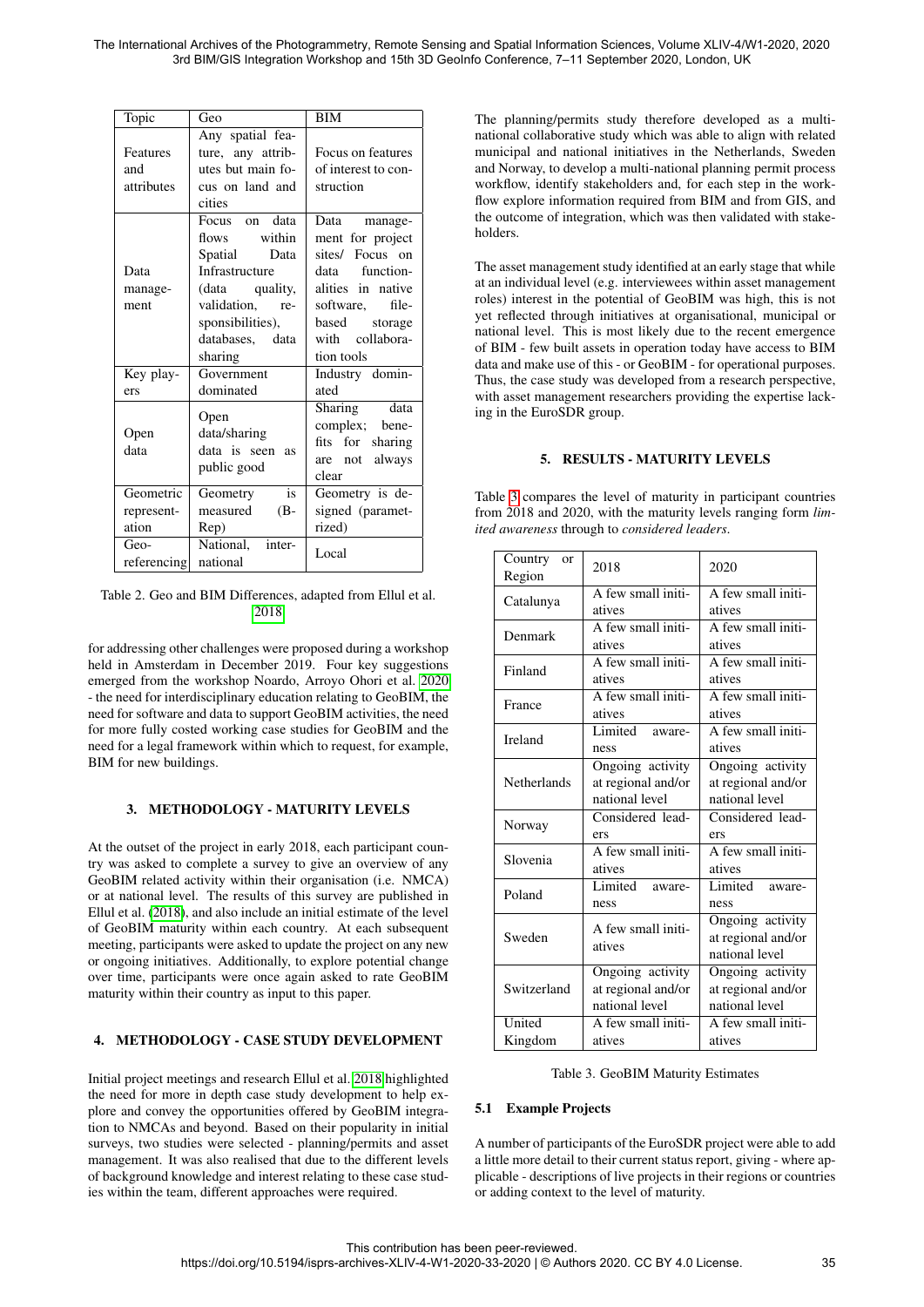Catalunya report that current status is that they are still at early stages of BIM progress and are now starting to work with BIM more widely. Given this, GeoBIM is not really prominent yet, although there are efforts to promote this within the NMCA.

In Finland the Ministry of environment, NLS, BuildingSmartFinland and a number of municipalities are working on guidelines for harmonizing BIM data created for building permit process. Updating existing 3D city models with IFC2CityGML process is one of the drivers for the guidelines. Additionally, the Ministry of Environment has started a project to improve interoperability in the built environment sector. The project will implement a national digital registry and platform for land use and construction decision-making and processes. The platform aims to increase harmonization and interoperability for the stakeholders in the built environment sector by providing up-to-date and trustworthy data that has been modeled using common guidelines and standards<sup>[3](#page-3-0)</sup>.

The team members from France report that they are not aware of much specific activity at the moment, but that there is activity to harmonize urban planning activities, currently focusing on 2D.

In the Netherlands, as noted in Section [6](#page-3-1) activities relate in particular to GeoBIM in planning/permitting. Specifically, work relates to identifying the features that the BIM contains and how they can be altered in order for the exported BIM data to contain the information needed for the validation checks and their conversion to a GIS-effective Boundary-Representation format.

Norway has developed a standard to submit the BIM model into a planning/permit process (in collaboration with private companies who develop the software to process the data). However, they note that corresponding legal initiatives are still ongoing, and that BIM submission is still optional and under testing. As with other countries, municipalities are trying to harvest the submitted models to improve their maps and cadastral systems, and have developed an extraction tool focusing on the information they need, as well as on georeferencing. They also note that Architects are concerned about intellectual property rights embedded in the submitted designs. Within the NMCA, focus on BIM started in 2019 as part of a wider initiative relating to planning and the cadastre.

From the Slovenian side, there is an ongoing project on econstruction and e-planning, coordinated by the Ministry of Environment, who are also trying to automate the building permit process. The Ministry is collaborating with the University of Ljubljana to add GeoBIM into this project, and with this greater understanding of GeoBIM arising through a survey conducted by the University of Ljubljana.

Participants from Switzerland note that GeoBIM awareness is really gaining momentum, with city cantons interested in using BIM data and maintaining official buildings in a BIM, and at national level a strategy for GeoBIM for Swisstopo (the NMCA) being proposed, with the concept that the NMCA takes a lead role for national buildings/construction works on national and international standards. This is particularly the case as no private company that can guarantee a 100 year provider of BIM.

In the United Kingdom, initiatives relating to improving the planning permit process are being driven by the Connected Cities Catapult and the Royal Town Planning Institute, and their *Future* *of Planning* report mentions the need for a standard schema for planning regulations<sup>[4](#page-3-2)</sup> but currently initiatives to streamlining the 2D process (detailed in Department for Communities and Local Government [2015\)](#page-6-8) although a recent initiative by the Greater London Authority highlights investigation into the use of BIM for 3D Planning<sup>[5](#page-3-3)</sup>. There are also efforts to develop a National Underground Asset Register to record any buried utilities in a single repository (700 stakeholders), but although implicit 3D and BIM have not yet been explicitly mentioned in this context. BIM Level 3 related work is ongoing within the Centre for Di-gital Built Britain (CDBB<sup>[6](#page-3-4)</sup>, set up to develop the National Digital Twin) and the UK team members noted that focus is not on BIM but on the Digital Twin which is seen to extend the vision beyond just BIM (which is mostly perceived as constructioncentric). Publicly Available Specification (PAS) 1192-3, which specifies BIM-focused information management processes for the operational phase of assets, specifically mentions GIS as an example enterprise system that may link to the Asset Information Model but does not go into detail British Standard Institute [2014.](#page-6-9)

## 5.2 Participation in International Initiatives

As part of their reporting at national level, France and Norway note participation in initiatives at international level - specifically, the International Standards Organisation (ISO) where there is an working group initiative on GIS and BIM interoperability between ISO/TC59/SC13 (ISO Technical Committee 59, Sub Committee 13, *Organization and digitization of information about buildings and civil engineering works, including building information modelling (BIM)* and ISO/TC211, *Geographic information/Geomatics*[7](#page-3-5) . The UK team also note that International standard ISO 19650 is closely aligned to the UK PAS 1192 series<sup>[8](#page-3-6)</sup>, with the standard focusing on managing information over the whole life cycle of a built asset using building information modelling  $(BIM)^9$  $(BIM)^9$ .

## 6. RESULTS - CASE STUDIES

## <span id="page-3-1"></span>6.1 GeoBIM and Planning/Permits

6.1.1 Summary: The Planning/Permits Case Study (details in Noardo, Ellul, Harrie, Overland et al. [2019\)](#page-7-2) was developed in collaboration with a number of municipalities, in particular the Municipality of Rotterdam in the Netherlands. The initial phase of the project involved developing a generic workflow for the issuing of a building permit that could be applied across multiple countries. This was followed by a more in-depth exploration of the workflow from the data and stakeholder/user perspectives, looking in particular at data exchange points from BIM to GIS and vice versa and at the information needs in each phase.

6.1.2 Benefits of a GeoBIM Approach: Results of the study show that using a GeoBIM approach for permits yields benefits throughout the planning lifecycle. Table [4](#page-4-0) shows typical examples. In this table, for the sake of brevity, to link to the asset

- <span id="page-3-3"></span><sup>5</sup> [https://www.pbctoday.co.uk/news/bim-news/3d](https://www.pbctoday.co.uk/news/bim-news/3d-planning-portal/75294/)[planning-portal/75294/](https://www.pbctoday.co.uk/news/bim-news/3d-planning-portal/75294/), Accessed 18th April 2020
- <span id="page-3-4"></span><sup>6</sup> <https://www.cdbb.cam.ac.uk/>,Accessed 18th May 2020
- <span id="page-3-5"></span><https://www.iso.org/standard/75105.html?browse=tc>. Accessed 18th May 2020
- <span id="page-3-6"></span><sup>8</sup> [https://www.thenbs.com/knowledge/what-is-the-pas-](https://www.thenbs.com/knowledge/what-is-the-pas-1192-framework)[1192-framework](https://www.thenbs.com/knowledge/what-is-the-pas-1192-framework), Accessed 2nd May 2020
- <span id="page-3-7"></span><sup>9</sup> https://www.bsigroup.com/en-GB/iso-19650-BIM/

<span id="page-3-0"></span><sup>3</sup> [https://www.ym.fi/fi-FI/Maankaytto\\_ja\\_rakentaminen/](https://www.ym.fi/fi-FI/Maankaytto_ja_rakentaminen/Ohjelmat_ja_strategiat/Rakennetun_ympariston_tietojarjestelma/Usein_kysyttya_rakennetun_ympariston_tie(56664)) [Ohjelmat\\_ja\\_strategiat/Rakennetun\\_ympariston\\_](https://www.ym.fi/fi-FI/Maankaytto_ja_rakentaminen/Ohjelmat_ja_strategiat/Rakennetun_ympariston_tietojarjestelma/Usein_kysyttya_rakennetun_ympariston_tie(56664)) [tietojarjestelma/Usein\\_kysyttya\\_rakennetun\\_](https://www.ym.fi/fi-FI/Maankaytto_ja_rakentaminen/Ohjelmat_ja_strategiat/Rakennetun_ympariston_tietojarjestelma/Usein_kysyttya_rakennetun_ympariston_tie(56664)) [ympariston\\_tie\(56664\)](https://www.ym.fi/fi-FI/Maankaytto_ja_rakentaminen/Ohjelmat_ja_strategiat/Rakennetun_ympariston_tietojarjestelma/Usein_kysyttya_rakennetun_ympariston_tie(56664)), in Finnish

<span id="page-3-2"></span><sup>4</sup> [https://www.rtpi.org.uk/press-releases/2019/](https://www.rtpi.org.uk/press-releases/2019/september/rtpi-and-connected-places-catapult-set-out-vision-for-digital-future-of-planning/) [september/rtpi-and-connected-places-catapult-set](https://www.rtpi.org.uk/press-releases/2019/september/rtpi-and-connected-places-catapult-set-out-vision-for-digital-future-of-planning/)[out-vision-for-digital-future-of-planning/](https://www.rtpi.org.uk/press-releases/2019/september/rtpi-and-connected-places-catapult-set-out-vision-for-digital-future-of-planning/), Accessed 18th May 2020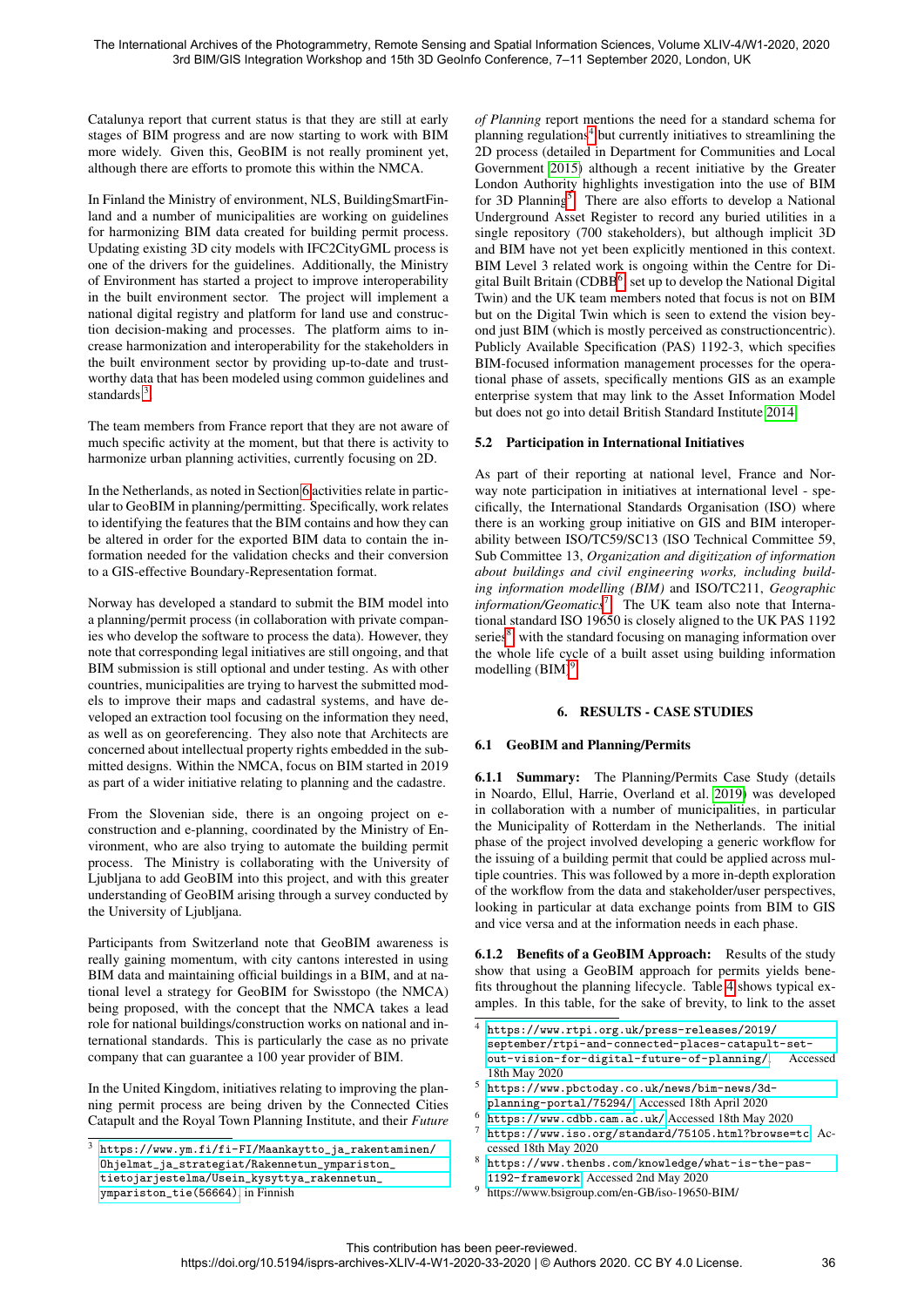management case study and to simplify a complex workflow, examples are given in the context of small subset of the tasks relating to the *Plan of Work* stages defined by the Royal Institute of British Architects (RIBA)<sup>[10](#page-4-1)</sup>. However, it is important to note that this is just a small extract and adaptation of the detail provided by this case study, which has identified a total of 14 planning stage/tasks where GeoBIM can be applied and analysed these in detail, as well as detailing stakeholder involvement and interested user groups. Preliminary work is reported in Noardo, Biljecki et al. [\(2019\)](#page-7-4) and Noardo, Ellul, Harrie, Overland et al. [\(2019\)](#page-7-2) with further details forthcoming.

<span id="page-4-0"></span>

| <b>RIBA</b><br>Stage                  | Sample Tasks                                                                                | GeoBIM Application                                                                                                                                                                                                                            |
|---------------------------------------|---------------------------------------------------------------------------------------------|-----------------------------------------------------------------------------------------------------------------------------------------------------------------------------------------------------------------------------------------------|
| Strategic<br>Defini-<br>tion          | Client require-<br>ments; Busi-<br>ness case                                                | What is permitted on this site<br>(GIS) and will it yield any<br>profit (BIM)? Should I pur-<br>chase this site?                                                                                                                              |
| Preparation<br>and<br><b>Briefing</b> | Sustainability<br>Studies                                                                   | Does this construction (BIM)<br>impact wildlife or cast shad-<br>ows (GIS)?                                                                                                                                                                   |
| Concept<br>Design                     | Agree design<br>with client                                                                 | Present design alternatives<br>(BIM) in the context of their<br>surroundings (GIS)                                                                                                                                                            |
| Spatial<br>Coordin-<br>ation          | and<br>Prepare<br>submit plan-<br>ning applica-<br>tion, spatially<br>coordinated<br>design | Contextual information<br>what surrounds the building<br>- from GIS, along with en-<br>coded planning and building<br>regulations, with detailed<br>architecture and engineering<br>information from BIM, use of<br>location as an integrator |

Table 4. Potential GeoBIM Applications for a subset of tasks from the RIBA Plan of Work Stages - Planning/Permits

## 6.2 GeoBIM and Asset Management

6.2.1 Summary: The Asset Management Case Study was developed in collaboration with colleagues in the Faculty of Architecture, Built Environment and Construction Engineering at the Politecnico di Milano, Italy. This was necessary due to the lack of asset management expertise within the EuroSDR group. The first stage of the study involved a literature review to identify existing studies on the topic, followed by the development of a practical, integrated, Asset Management database that linked data from BIM (specifically, a model of one of the campus buildings) and geospatial data of the surrounding neighbourhood. This integrated data (stored in PostGreSQL/PostGIS) was then enhanced with condition information about the assets - where a condition survey is a review of the condition of an asset and could include ratings ranging from *as new*, *good serviceable condition* to *requires replacement within 5 years* and *in poor condition, overdue for replacement* (Institute of Asset Management [2016\)](#page-6-10). As an example of an application the three information sources - BIM, GIS and Condition information - can form the basis of 2D and 3D visualisations to show the current condition of each assets (with the potential to identify clusters leading to areas requiring priority intervention). This involved a three-way schema matching task (carried out manually), which helped to highlight the granularity of features of interest to AM/FM - for example, a condition survey could be conducted on a room as a whole, whereas in both

geospatial and BIM representations the room is built from multiple components.

6.2.2 Benefits of a GeoBIM Approach: While BIM provides a detailed 3D model of a built asset, such an asset is an integral part of its surrounding context - and it is rare that a facilities manager's responsibility does not extend beyond the door into a building. Additionally, while facilities management deals with the day to day operations of a structure (facilities management is defined as the *organizational function which integrates people, place and process within the built environment with the purpose of improving the quality of life of people and the productivity of the core business*, BS EN ISO 41011:2018), asset management looks at a higher, more value-focused, scale (asset management is defined as *A coordinated activity of an organization to realise value from assets (ISO 55000), balancing costs, risks, opportunities to achieve organisation's objectives*) multiple buildings, perhaps on multiple sites across the country. A GeoBIM approach can handle both levels of granularity, allowing the detailed condition surveys to be aggregated up into information useful at asset management level. This could have particular benefits for infrastructure management, where scales of operation are more traditionally geo (i.e. extended over a large area) than BIM (focused on one site) (see Table [2\)](#page-2-0).

As with the planning/permits case it is also interesting to explore GeoBIM and asset management in the context of tasks extracted from the RIBA Plan of Work<sup>[11](#page-4-2)</sup>. Table [5](#page-4-3) gives some examples.

<span id="page-4-3"></span>

| RIBA     | Sample Tasks                                                             | GeoBIM Application                                                                                                                                                                                                                                                          |
|----------|--------------------------------------------------------------------------|-----------------------------------------------------------------------------------------------------------------------------------------------------------------------------------------------------------------------------------------------------------------------------|
| Stage    |                                                                          |                                                                                                                                                                                                                                                                             |
| Handover | Commissioning<br>and defect rec-<br>tification                           | Carry out rapid condition sur-<br>veys and link the responses<br>to 3D GeoBIM geometry to<br>identify specific areas where<br>extensive rectification is re-<br>quired                                                                                                      |
| Use      | Facilities and<br><b>Asset Manage-</b><br>ment, verify<br>sustainability | Pre-plan maintenance inter-<br>ventions virtually in the 3D<br>GeoBIM - e.g. working at<br>height - to ensure safety, ex-<br>ploit the location framework<br>to integrate temperature, air<br>quality and occupancy data to<br>validate building performance<br>predictions |

Table 5. Potential GeoBIM Applications for a subset of tasks from the RIBA Plan of Work Stages - Asset Management

## 7. DISCUSSION

This paper gave a final review of the 2-year EuroSDR GeoBIM project, updating information with regard to GeoBIM projects and maturity in the participant countries, and providing a summary of the two case studies developed. Overall, it can be said that the project has been very successful, and the quantity and quality of outputs, workshops, meetings and related initiatives produced are a credit to the team involved, particularly given that the work was - to a great extent- voluntary. Indeed, a key strength of the project is the collaboration (and therefore support/involvement) of so many organisations in so many countries, which as made the project highly visible at national and international levels.

<span id="page-4-2"></span> $11$  The Plan of Work does not explore asset management in detail - e.g. there is no specific stage for modification of an existing asset

<span id="page-4-1"></span> $^{10}\,$  [https://www.architecture.com/-/media/GatherContent/](https://www.architecture.com/-/media/GatherContent/Test-resources-page/Additional-Documents/2020RIBAPlanofWorkoverviewpdf.pdf?la=en) [Test-resources-page/Additional-Documents/](https://www.architecture.com/-/media/GatherContent/Test-resources-page/Additional-Documents/2020RIBAPlanofWorkoverviewpdf.pdf?la=en)

[<sup>2020</sup>RIBAPlanofWorkoverviewpdf.pdf?la=en](https://www.architecture.com/-/media/GatherContent/Test-resources-page/Additional-Documents/2020RIBAPlanofWorkoverviewpdf.pdf?la=en), Accessed 10th May 2020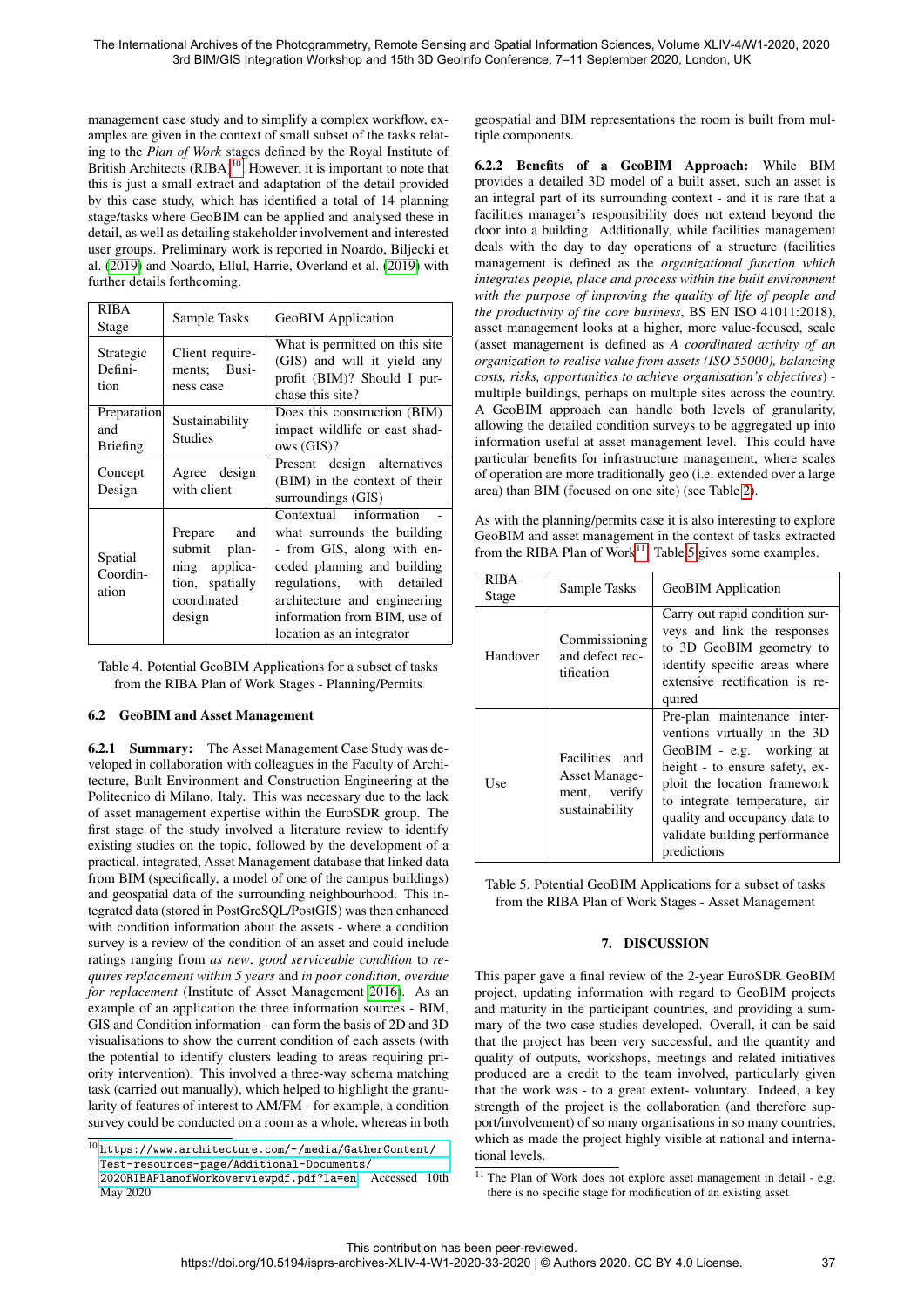Key outputs include a total of six project team meetings, one workshop held in collaboration with the sister project on GeoBIM benchmarking, in Amsterdam 2019), a GeoBIM in Asset Management workshop held in Milan in November 2019, a half day introductory session to GeoBIM (Paris, February 2020), numerous keynote and other talks (including in Singapore and Malaysia), and an online EuroSDR summer school on GeoBIM (23 participants, June 2020). Additional examples of impact include: within TU Dublin this project has been promoted across 100 parttime postgraduate students who work across the Irish AEC sector in consultants, contractors, subcontractors, government departments and agencies, and facilities management companies with backgrounds in architecture, architectural technology, construction management, engineering (civil, structural, building services), and surveying (geomatics, building and quantity); the project has been mentioned at the CitA BIM Gathering 2020 which is a 400-person conference run by the Construction IT Alliance and live-streamed as well as video recorded; the project has provided input into lecturing in many of the participant countries; presentation at the ISO TC 211 Seminar, in Slovenia; progress reports to the wider EuroSDR Board of Delegates.

Participants report that they have developed a far better understanding of the drivers for interest in GeoBIM within NMCAs, and the two case studies provide both theoretical and practical examples implementations of GeoBIM, helping to address the lack-of-awareness issue. This user-driven, user-focused project provides a balance to the more standards-driven collaborations (schema-focused) mentioned in Section [2.](#page-1-1) Regular meetings provided an avenue for those participants who rated their countries as being at *few small initiatives* to learn from others further down the GeoBIM path, and take this knowledge back to their home NMCAs to inform potential GeoBIM-focused strategic thinking. This, along with the various workshops, presentations, papers and other outputs from the project could in turn help to increase awareness of GeoBIM's potential and hence the national GeoBIM maturity level.

Both case studies involved collaboration outside the core geospatial discipline/expertise initially represented within the team, and as a result of this the planning/permits case study, in particular, did not only consider the integration of BIM into geospatial data but also the reverse - how the geospatial data could be utilised within a BIM environment and the asset management case study was able to articulate the potential of location as an integrator of the diverse information sources utilised within that discipline, with particular focus on aggregation/generalisation. These results highlight the need for an even more interdisciplinary approach to enable GeoBIM to reach its full potential benefit.

As with any study the results should be considered in context. Considering GeoBIM maturity levels first, Table [3](#page-2-1) highlights that very little has changed in the time of activity of the project, with many countries still only reporting a *few small initiatives*, and those that started out with high levels of activity continuing in this vein. As the non-technical challenges identified in Section [2.3](#page-1-4) highlight, even if some of the technical challenges could be addressed (see Noardo, Arroyo Ohori et al. [2020\)](#page-6-7) this is not sufficient - and in fact it is hoped that the outcomes of this project will start to address the stated *lack of understanding* problem.

It can also be noted that many of the reported initiatives in Section [5](#page-2-2) relate to planning. However there is a potential bias in this result due to the NMCA perspective taken by the project, which makes it possible that participants have greater awareness of public sector projects and are perhaps less aware of initiatives within the private sector. Additionally, the maturity level estimates are also a relatively subjective judgement by national representatives on the project, and may not represent the whole GeoBIM picture in a country (public or private sector), although they do give a good flavour of the focus of activity. A geospatial/NMCA focus is also a potential issue, as project team members may be less aware of initiatives driven from the BIM side.

Within the case studies, this focus on public sector examples is also reflected in the higher level of interest in in the planning/permits case study when compared to the asset management case study. Facilities and Asset Management are - in general - activities carried out by private entities, and given the relatively recent emergence of BIM, the potential to use this data, in combination with geo-data, for asset management has not yet been exploited significantly in practice. The relative simplicity of user requirements for Asset Management - a 3D location/simple 3D model with associated condition information - also contrast markedly with the complexity of the relevant standards (e.g ISO 19650, ISO 55000). This disparity between the ambitions of the standards and the needs, skills and current awareness of the users was further demonstrated during various meetings. While many of the interviewees in the Asset Management domain were aware of BIM some participants expressed scepticism that BIM - or even 3D modelling - was needed for asset management. There is thus a need for a more in depth end to end longitudinal case study linking standards, GeoBIM, Construction and Asset Management, to understand where GeoBIM can be of benefit and where existing methods are sufficient. It is also fair to say that the case for GeoBIM is perhaps less immediately obvious in facilities and asset management, where current research efforts focus on the use of BIM for facilities management (Ashton and Hou [2018;](#page-6-11) Alnaggar and Pitt [2019;](#page-6-12) Farghaly et al. [2017;](#page-6-13) Munir, Kiviniemi and Jones [2019\)](#page-6-14). GeoBIM benefits are more apparent at asset portfolio level (multi-building, multi-site) and will further emerge within infrastructure facilities and asset management, although this is not yet mature as BIM standards do not yet cover infrastructure sufficiently, with standards only now emerging for bridges, waterways and tunnels, and the roads-related standards undergoing refinement<sup>[12](#page-5-0)</sup>. Interestingly, this focus on infrastructure asset management is reflected in the initial opportunities identified within the project, where highways and infrastructure management were mentioned by participants (see Section [2.3\)](#page-1-4).

## 7.1 Further Work

The EuroSDR project highlighted both the potential and complexity of GeoBIM integration, and the need to work with experts outside the geospatial discipline to achieve best results. Both case studies will, in fact, be further developed taking this into account.

Building on the initial collaboration within the EuroSDR project a wider network is being established around the topic of planning and permits<sup>[13](#page-5-1)</sup>. This new initiative —the European Union Network for Digital Building Permits (EUnet4DBP) is intentionally multi-disciplinary and will build on the existing work, focusing on the development of digital building permit tools and methods, with the multi-national effort providing advantages in terms of improving interoperability, procedures and data optimization and standardization and creating/highlighting examples of high quality implementations.

From the asset management perspective, the concept of aggregating information from facility to asset to support multi-level de-

<span id="page-5-0"></span> $^{12}\,$  [https://www.buildingsmart.org/standards/rooms/](https://www.buildingsmart.org/standards/rooms/infrastructure/) [infrastructure/](https://www.buildingsmart.org/standards/rooms/infrastructure/), Accessed 20th May 2020

<span id="page-5-1"></span> $^{13}$  See the full list of entities and people at  $\verb|https://3d.bk.tudeIf|.$ [nl/projects/eunet\\_bp/](https://3d.bk.tudelft.nl/projects/eunet_bp/), Accessed 20th May 2020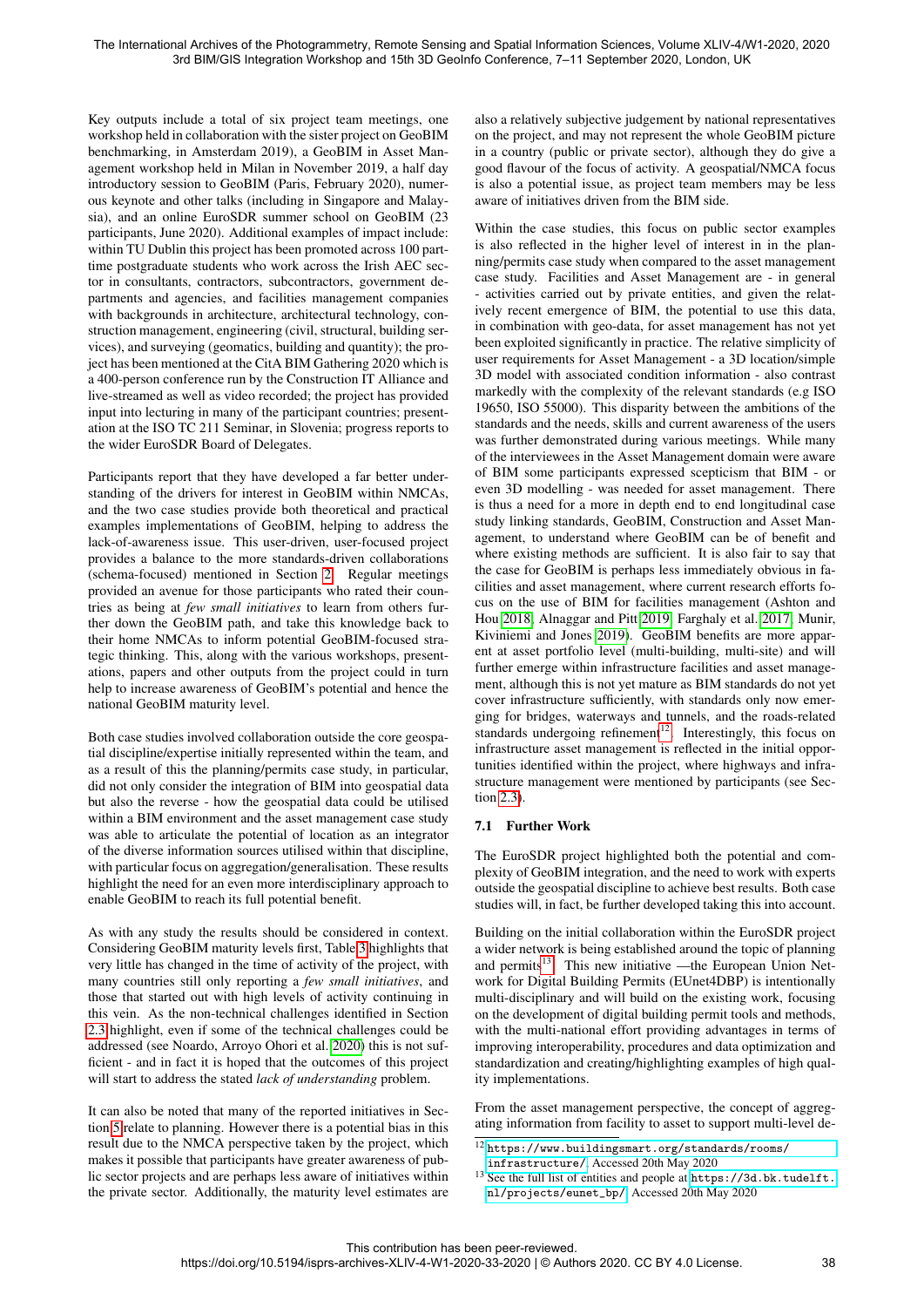cision making, and its potential correspondence with map generalisation, will be further explored in collaboration with the team in Italy, who have developed a Facility Condition Index approach for decision support at building level (Moretti and Re Cecconi [2019\)](#page-6-15) and are focusing on digital asset management (Re Cecconi et al. [2020\)](#page-7-5).

Additionally, while planning/permits and asset management cover the majority of a built asset lifecycle, two stages of the RIBA Plan of Work have not been explored - technical design and manufacturing and construction. For the former, it may be interesting to explore whether the encoding of planning regulations proposed for the permit stage of development could be further adapted to building regulations (which focus on engineering detail), and for the latter there is an opportunity to explore supply chain logistics, identifying material quantities (BIM), best routes to site without disturbing neighbours (geo), on-site storage location (BIM).

### 8. CONCLUSION

The initial aim of the EuroSDR project was to develop best practice guidelines for GeoBIM, to provide input into NMCAs as to their potential role in relation to this integrated location dataset, and as a consequence help them to better understand their role in BIM, which is generating increasing quantities of locationenabled data due to various national mandates. The case studies achieved this in two senses - for the planning/permits case study, the detailed workflows developed (e.g. Noardo, Ellul, Harrie, Overland et al. [2019\)](#page-7-2) give clear guidance as to where NMCA data and BIM data can be exchanged, and highlight the opportunity (but also the complexity) of using BIM as an information source for a 3D City Model. In contrast the asset management case study highlighted that there is at the moment a lack of maturity and understanding in asset management as to the potential of geospatial data, and that the role of an NMCA in this context perhaps initially relates to education, while waiting for BIM to mature sufficiently on the infrastructure side where GeoBIM benefits are clearer. Although not yet developed into formal guidelines further work is required before this could be achieved - the insights generated to date are already proving useful to the NMCA partners.

### ACKNOWLEDGEMENTS

We would firstly like to thank EuroSDR, who funded elements of this work and also provided a framework within which to collaborate. In addition, a large part of this work was made possible thanks to the collaboration of the whole EuroSDR GeoBIM team (who provided input as in-kind contribution to the project, many of whom also hosted meetings). In particular, we are very grateful for participation in regular meetings and discussions as well as updates on national status and the opportunity to explore a number of national projects in depth.

In addition, we would like to acknowledge the contribution of Dr Nicola Moretti, Professor Fulvio Re Cecconi and Professor Mario Dejaco from the Politecnio Di Milano, who provided valuable input into the Asset Management case study.

The work of F. Noardo was also supported by Marie Skłodowska-Curie LEaDing feellow project, grant agreement No. 707404, Multisource Spatial data Integration for smart City Applications.

The authors would also like to thank Ordnance Survey GB (<https://www.ordnancesurvey.co.uk>) and 1Spatial (<https://www.1spatial.com/>) for sponsoring the publication of this paper.

### References

<span id="page-6-12"></span>Alnaggar, A., Pitt, M., 2019, Towards a conceptual framework to manage BIM/COBie asset data using a standard project management methodology. In: *Journal of Facilities Management*.

<span id="page-6-11"></span>Ashton, H., Hou, L., 2018, Bridge Asset Management: A Digital Approach to Modelling Asset Information. In: *ICCCBE 2018*. International Society for Computing in Civil and Building Engineering.

<span id="page-6-9"></span>British Standard Institute, 2014, *PAS 1192-3: 2014-Specification for information management for the operational phase of assets using building information modelling*.

<span id="page-6-1"></span>Cabinet Office, 2018, *An Initial Analysis of the Potential Geospatial Economic Opportunity*. URL: [https : / / assets .](https://assets.publishing.service.gov.uk/government/uploads/system/uploads/attachment_data/file/733864/Initial_Analysis_of_the_Potential_Geospatial_Economic_Opportunity.pdf) [publishing . service . gov . uk / government / uploads /](https://assets.publishing.service.gov.uk/government/uploads/system/uploads/attachment_data/file/733864/Initial_Analysis_of_the_Potential_Geospatial_Economic_Opportunity.pdf) [system / uploads / attachment \\_ data / file / 733864 /](https://assets.publishing.service.gov.uk/government/uploads/system/uploads/attachment_data/file/733864/Initial_Analysis_of_the_Potential_Geospatial_Economic_Opportunity.pdf) [Initial \\_ Analysis \\_ of \\_ the \\_ Potential \\_ Geospatial \\_](https://assets.publishing.service.gov.uk/government/uploads/system/uploads/attachment_data/file/733864/Initial_Analysis_of_the_Potential_Geospatial_Economic_Opportunity.pdf) [Economic\\_Opportunity.pdf](https://assets.publishing.service.gov.uk/government/uploads/system/uploads/attachment_data/file/733864/Initial_Analysis_of_the_Potential_Geospatial_Economic_Opportunity.pdf), visited on 17/05/2020,

<span id="page-6-2"></span>Craglia, M., Pogorzelska, K., 2020, The Economic Value of Digital Earth. In: *Manual of Digital Earth*.

<span id="page-6-8"></span>Department for Communities and Local Government, 2015, *Plain English Guide to the Planning System*.

<span id="page-6-6"></span>Ellul, C., Stoter, J., Harrie, L., Shariat, M., Behan, A., Pla, M., 2018, Investigating the state of play of GeoBIM across Europe. In: *International Archives of the Photogrammetry, Remote Sensing and Spatial Information Sciences-ISPRS Archives* 42.4/W10, pp. 19–26.

<span id="page-6-13"></span>Farghaly, K., Abanda, H., Vidalakis, C., Wood, G., 2017, BIM for Asset Management: A taxonomy of non-geometric BIM data for asset management. In: *Conference EG-ICE 24th Workshop, Reino Unido*.

<span id="page-6-10"></span>Institute of Asset Management, 2016, *Capital Investment Operation and Maintenance Decision-Making*.

<span id="page-6-0"></span>Jankowski, P., 2001, *GIS for group decision making*. CRC Press.

<span id="page-6-4"></span>Jernigan, F. E., 2008, *Big BIM, little bim: the practical approach to building information modeling: integrated practice done the right way!* 4site Press.

<span id="page-6-15"></span>Moretti, N., Re Cecconi, F., 2019, A Cross-Domain Decision Support System to Optimize Building Maintenance. In: *Buildings* 9.7, p. 161.

<span id="page-6-14"></span>Munir, M., Kiviniemi, A., Jones, S. W., 2019, Business value of integrated BIM-based asset management. In: *Engineering, Construction and Architectural Management*.

<span id="page-6-3"></span>NBS, 2017, *The NBS guide to collaborative construction*. URL: [https://www.thenbs.com/knowledge/the- nbs- guide](https://www.thenbs.com/knowledge/the-nbs-guide-to-collaborative-construction)[to-collaborative-construction](https://www.thenbs.com/knowledge/the-nbs-guide-to-collaborative-construction), visited on 17/05/2020,

<span id="page-6-7"></span>Noardo, F., Arroyo Ohori, K., Biljecki, F., Ellul, C., Harrie, L., Krijnen, T., Kokla, M., Stoter, J., 2020, The ISPRS-EuroSDR GeoBIM Benchmark 2019. In: *International Annals of Photogrammetry, Remote Sensing and Spatial Information Sciences-ISPRS Archives*.

<span id="page-6-5"></span>Noardo, F., Ellul, C., Harrie, L., Devys, E., Arroyo Ohori, K., Olsson, P., Stoter, J., 2019, EuRoSDR GeoBIM project a study in Europe on how to use the potentials of BIM and GEO data in practice. In: *International Archives of the Photogrammetry, Remote Sensing and Spatial Information Sciences-ISPRS Archives*.